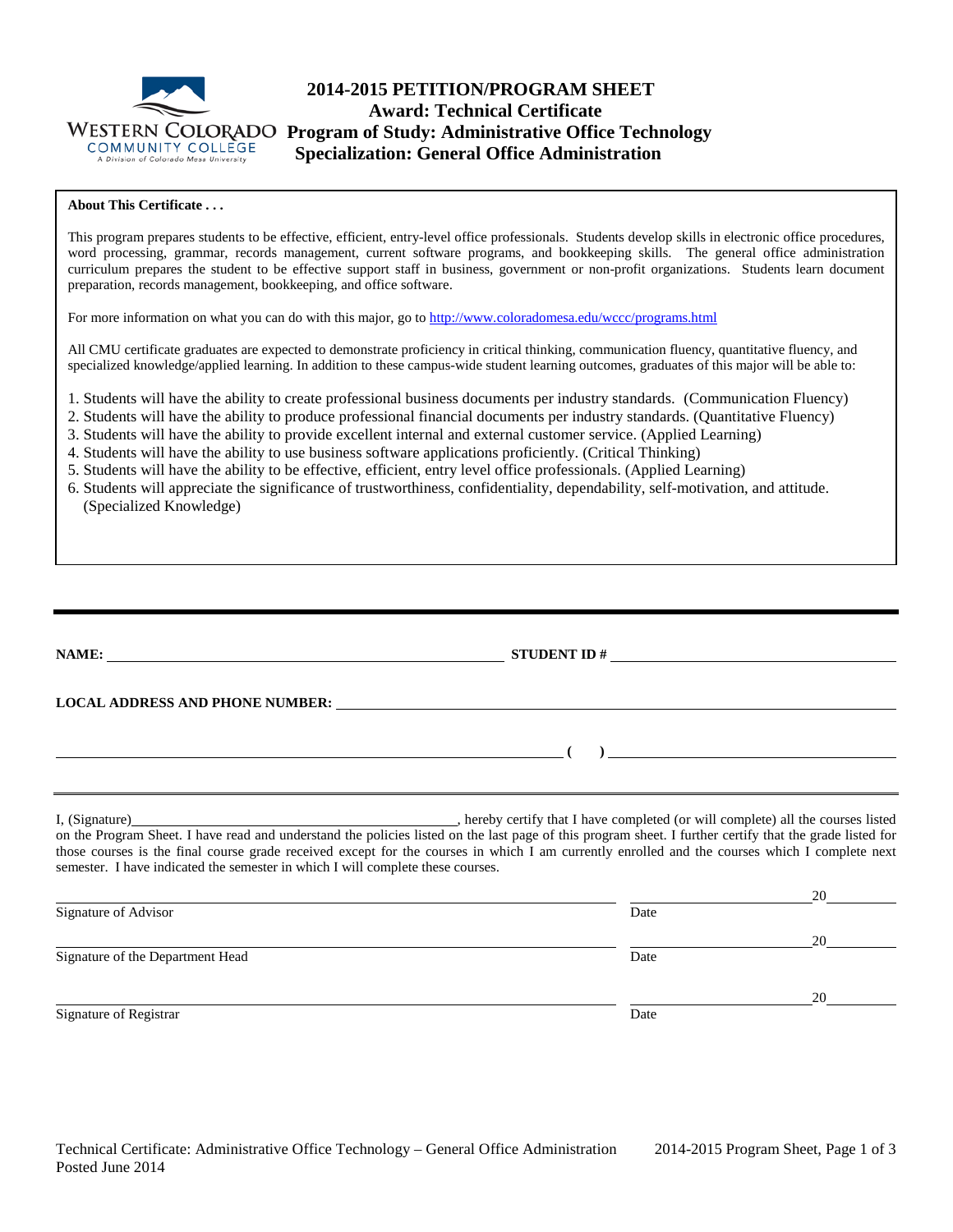#### **Students should work closely with a faculty advisor when selecting and scheduling courses prior to registration.**

Degree Requirements:

- 2.00 cumulative GPA or higher in all CMU coursework and a "C" or better must be achieved in each course which comprises the area of emphasis or specialization.
- Pre-collegiate courses (usually numbered below 100) cannot be used for graduation.
- Program sheets are for advising purposes only. Because a program may have requirements specific to the degree, check with your advisor for additional guidelines, including prerequisites, grade point averages, grades, exit examinations, and other expectations. It is the student's responsibility to be aware of, and follow, all guidelines for the degree being pursued. Any exceptions or substitutions must be approved by the faculty advisor and/or Department Head. Courses related to teacher licensure must also be approved by the Teacher Education Dept.
- When filling out the program sheet a course can be used only once.
- See the "Undergraduate Graduation Requirements" in the catalog for additional graduation information.

## **TECHNICAL CERTIFICATE: ADMINISTRATIVE OFFICE TECHNOLOGY – GENERAL OFFICE ADMINISTRATION**

(32 semester hours)

| Course No Title     |                                 |                |  | Sem.hrs Grade Term/Trns |  |
|---------------------|---------------------------------|----------------|--|-------------------------|--|
| <b>Core Classes</b> |                                 |                |  |                         |  |
| OFAD <sub>101</sub> | Office Bookkeeping              | 3              |  |                         |  |
| OFAD <sub>105</sub> | Ten Key                         | $\overline{2}$ |  |                         |  |
| <b>OFAD 153</b>     | <b>Word Processing</b>          | 3              |  |                         |  |
| OFAD <sub>201</sub> | <b>Office Procedures</b>        | 3              |  |                         |  |
| OFAD 202            | Records Management              | 3              |  |                         |  |
| OFAD <sub>206</sub> | Computerized Bookkeeping        | 3              |  |                         |  |
| OFAD <sub>208</sub> | Spreadsheets                    | 3              |  |                         |  |
| OFAD <sub>267</sub> | Presentation, Publishing & Desk |                |  |                         |  |
|                     | <b>Top Management Software</b>  | 3              |  |                         |  |
| <b>OFAD 269</b>     | Complete PC Database            | 3              |  |                         |  |
| <b>OFAD</b>         | Elective                        | 3              |  |                         |  |
| <b>OFAD</b>         | Elective                        | 3              |  |                         |  |

| <b>OFAD Electives</b> |                                        |   |
|-----------------------|----------------------------------------|---|
| OFAD <sub>120</sub>   | Internet and Social Networking         | 3 |
| OFAD <sub>125</sub>   | Multimedia and Web Editing             | 3 |
| OFAD <sub>291</sub>   | Service Learning                       | 3 |
| OFAD 221              | Voice Recognition and Business Editing | 3 |

# **SUGGESTED COURSE SEQUENCING FOR THE TECHNICAL CERTIFICATE WITH A PROGRAM OF STUDY IN ADMINISTRATIVE OFFICE TECHNOLOGY – SPECIALIZATION IN GENERAL OFFICE ADMINISTRATION**

This is a recommended sequence of course work. Certain courses may have prerequisites or are only offered during the Fall or Spring semesters. It is the student's responsibility to meet with the assigned advisor and check the 2 year course matrix on the Colorado Mesa website for course availability.

| <b>First Semester</b> |                                | <b>Hours</b> | <b>Second Semester</b> |                          | <b>Hours</b> |
|-----------------------|--------------------------------|--------------|------------------------|--------------------------|--------------|
| OFAD <sub>153</sub>   | Word Processing                |              | OFAD 201               | <b>Office Procedures</b> |              |
| OFAD 202              | Records Management             | 3            | <b>OFAD</b>            | Elective                 | 3            |
| OFAD 101              | Office Bookkeeping             |              | OFAD 206               | Computerized Bookkeeping | 3            |
| <b>OFAD</b>           | Elective                       |              | OFAD 105               | Ten Key                  | 2            |
| OFAD 267              | Presentation, Publishing       |              | OFAD 269               | Complete PC Database     |              |
|                       | & Desk Top Management Software |              |                        |                          | 14           |
| OFAD 208              | Spreadsheets                   |              |                        |                          |              |
|                       |                                | 18           |                        |                          |              |